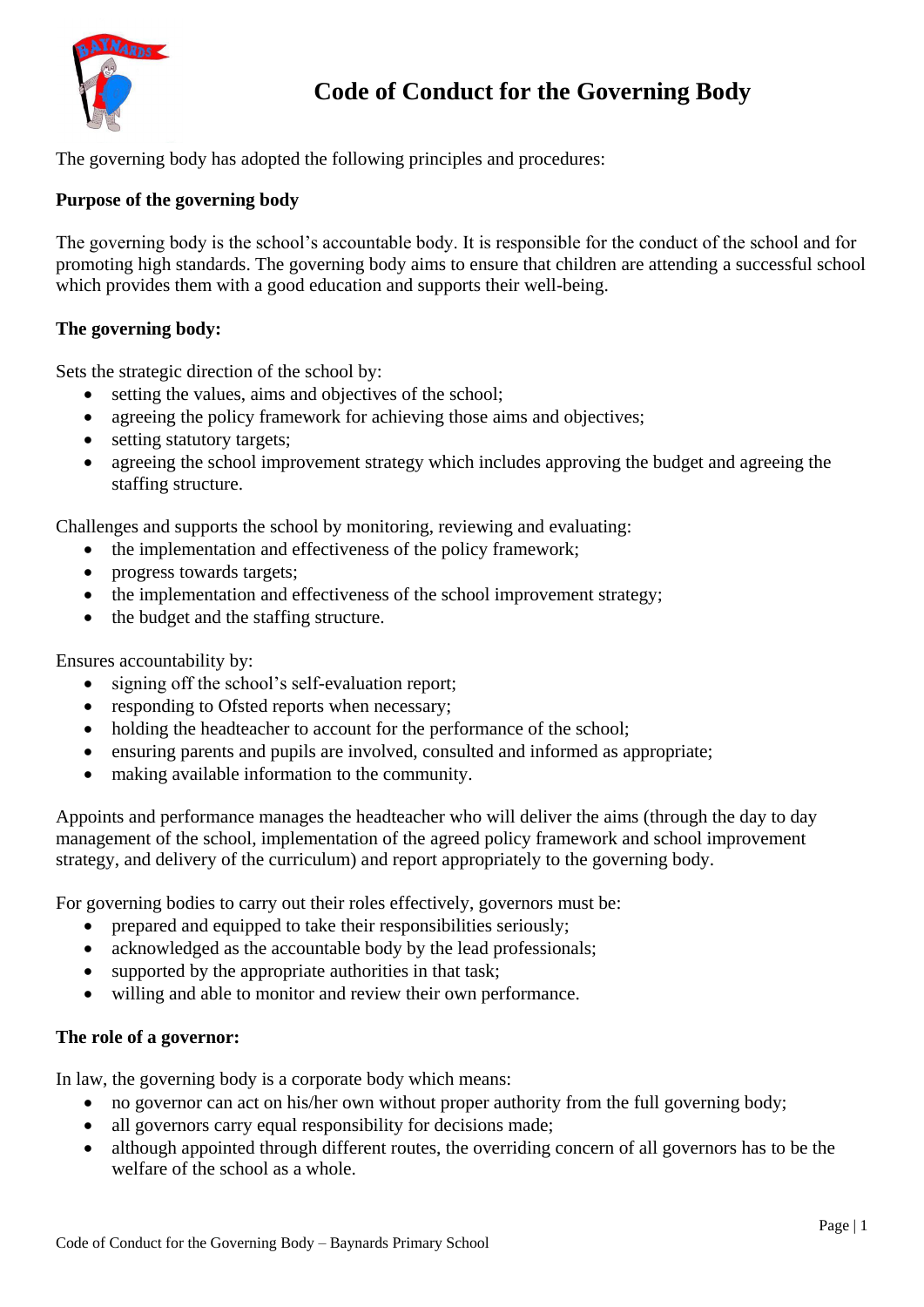# **General**

- 1. We understand the purpose of the governing body and the role of the headteacher as set out above.
- 2. We are aware of and accept the Seven Nolan Principles of Public Life (see Appendix).
- 3. We accept that we have no legal authority to act individually, except when the governing body has given us delegated authority to do so, and therefore we will only speak on behalf of the governing body when we have been specifically authorised to do so.
- 4. We have a duty to act fairly and without prejudice, and in so far as we have responsibility for staff, we will fulfil all that is expected of a good employer.
- 5. We will encourage open government and will act appropriately.
- 6. We accept collective responsibility for all decisions made by the governing body or its delegated agents. This means that we will not speak against majority decisions outside the governing body meeting.
- 7. We will consider carefully how our decisions may affect the community and other schools.
- 8. We will always be mindful of our responsibility to maintain and develop the ethos and reputation of our school. Our actions within the school and the local community will reflect this.
- 9. In making or responding to criticism or complaints affecting the school we will follow the procedures established by the governing body.
- 10. We will use social networking sites responsibly and ensure that neither our personal/professional reputation, or the school's reputation is compromised by inappropriate postings.

#### **Commitment**

- 11. We acknowledge that accepting office as a governor involves the commitment of significant amounts of time and energy.
- 12. We will each involve ourselves actively in the work of the governing body and accept our fair share of responsibilities, including service on committees or working groups.
- 13. We will make full efforts to attend all meetings and where we cannot attend explain in advance why we are unable to do so
- 14. We will get to know the school well and respond to opportunities to involve ourselves in school activities.
- 15. Our visits to school will be arranged in advance with staff and undertaken within the framework established by the governing body and agreed with the headteacher.
- 16. We will consider seriously our individual and collective needs for training and development, and will undertake relevant training.
- 17. We are committed to actively supporting and challenging the headteacher.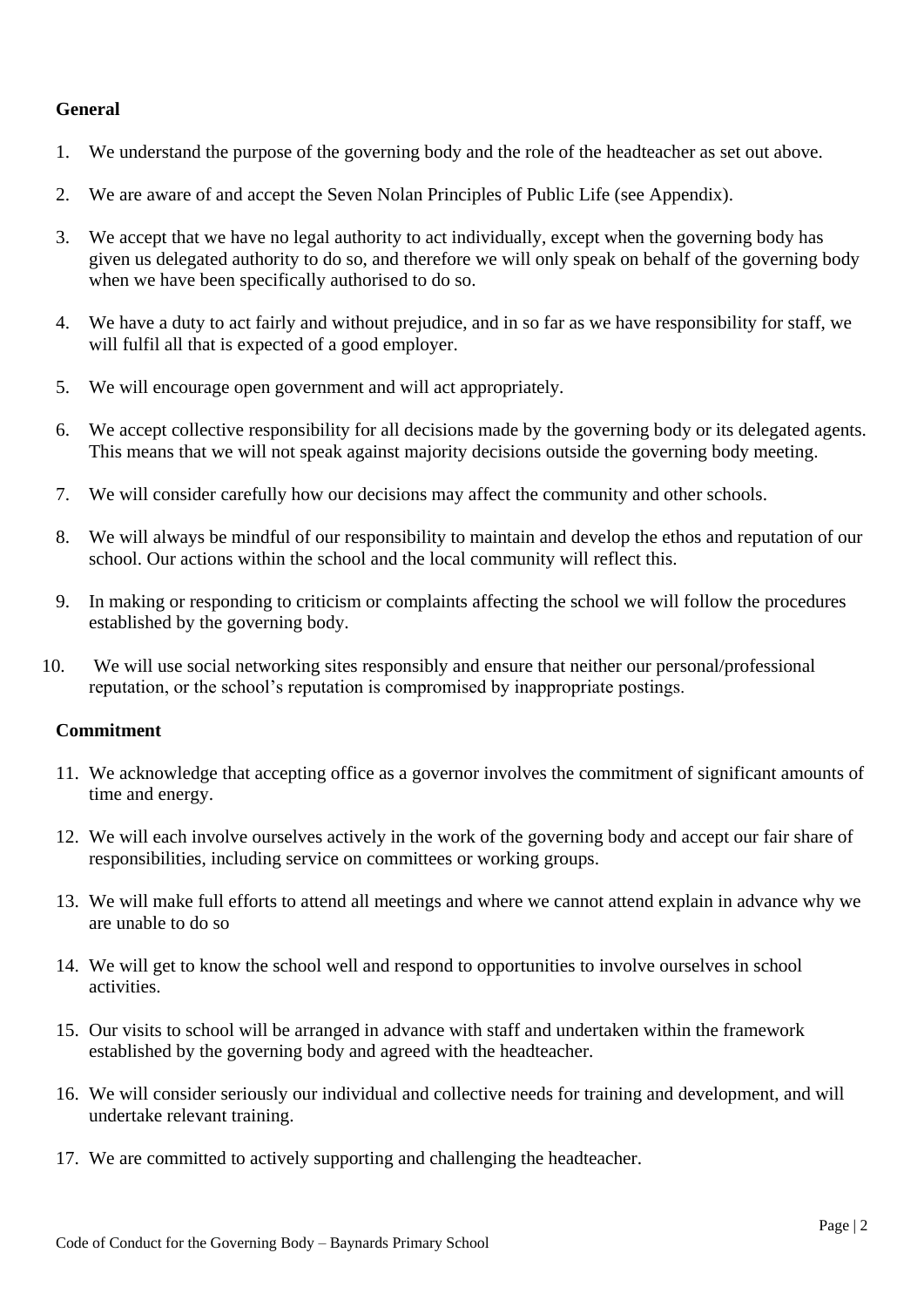# **Relationships**

- 18. We will strive to work as a team in which constructive working relationships are actively promoted.
- 19. We will express views openly, courteously and respectfully in our communications with other governors.
- 20. We will support the chair in their role of ensuring appropriate conduct both at meetings and at all times.
- 21. We are prepared to answer queries from other governors in relation to delegated functions and take into account any concerns expressed, and we will acknowledge the time, effort and skills that have been committed to the delegated function by those involved.
- 22. We will seek to develop effective working relationships with our head teacher, staff and parents, the local authority, and other relevant agencies and the community.

# **Confidentiality**

- 23. We will observe confidentiality when matters are deemed confidential or where they concern specific members of staff or pupils, both inside and outside the school.
- 24. We will exercise the greatest prudence at all times when discussions regarding school business arise outside a governing body meeting.
- 25. We will not reveal the details of any governing body vote.

# **Conflicts of Interest**

- 26. We will record any pecuniary or other business interest that we have in connection with the governing body's business in the Register of Business Interests.
- 27. We will declare any pecuniary interest or a personal interest which could be perceived as a conflict of interest – in a matter under discussion at a meeting and offer to leave the meeting for the appropriate length of time.

# **Breach of this Code of Conduct**

- 28. If we believe this Code has been breached, we will raise this issue with the chair and the chair will investigate; the governing body should only use suspension as a last resort after seeking to resolve any difficulties or disputes in more constructive ways.
- 29. We understand that any allegation of a material breach of this Code of Conduct by any governor shall be raised at a meeting of the governing body and, if agreed to be substantiated by a majority of governors, shall be minuted and can lead to consideration of suspension by the governing body.
- 30. We are aware of the provisions of regulation 17 (1) of the School Governance (Roles, Procedures and Allowances) (England) Regulations 2013, which pertain to the grounds for suspension as a school governor and of Schedule 4 of the School Governance (Constitution) (England) Regulations 2012, relating to the disqualifications from the role of school governor.

This document has been adapted from the NGA Code of Practice for School Governors, 2012/13.